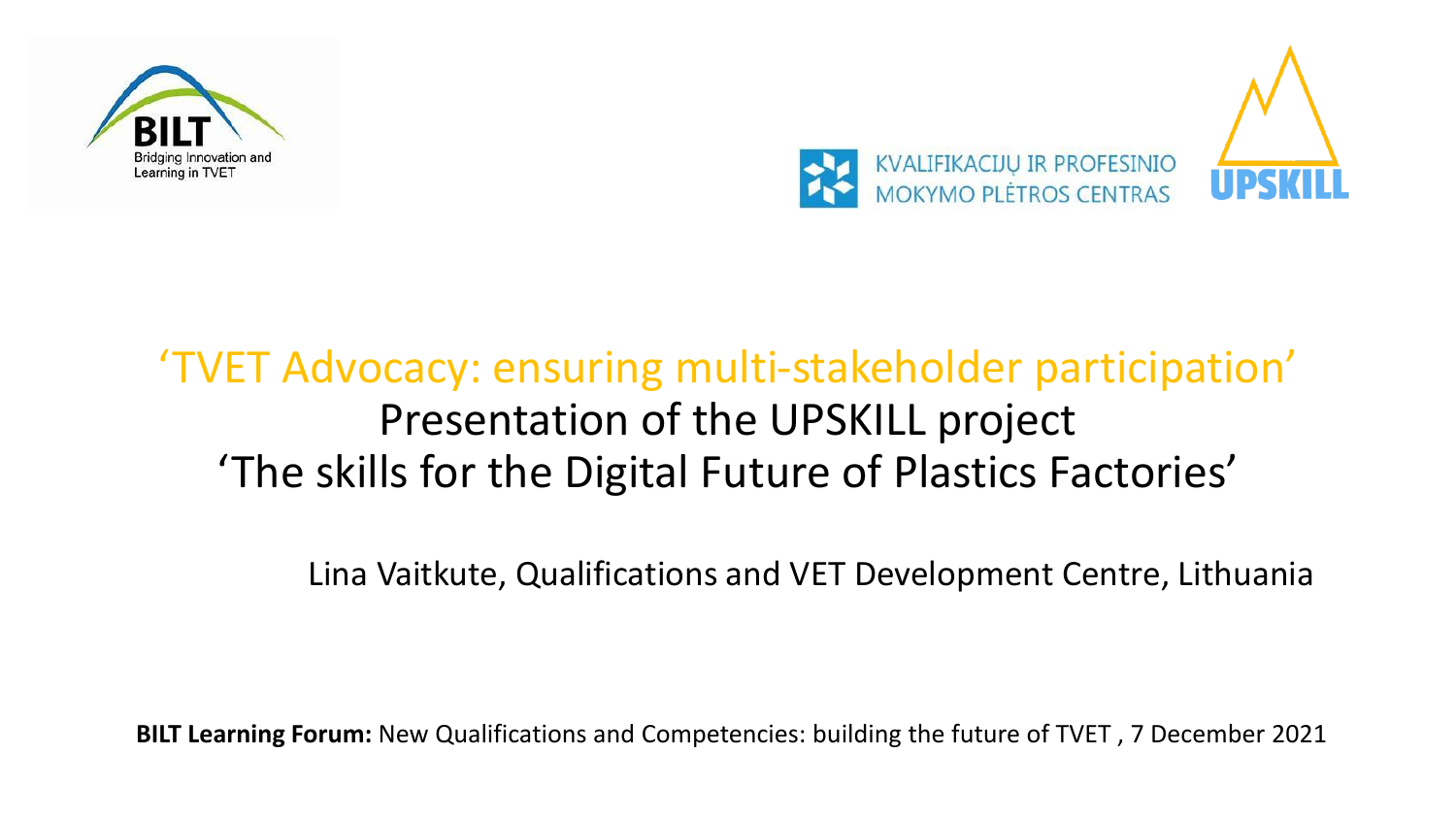# UPSKILL: Facts & Figures



**Full title:** The Skills for the Digital Future of Plastics Factories

**Start date:** 01.11.2018, duration: 30 months

**Coordinator** - Engineering and Technology Industries Association of Lithuania LINPRA,<https://linpra.lt/>

Nine partners from Lithuania, Belgium, Finland and France:

**Business associations** (EuPC, LINPRA, FIPIF, POLYVIA) - EU-wide representation of plastics converters, development of educational strategies, lobbying

**VET providers** (APRC, VPM, TREDU, Polyvia Formation)

**Public body** (KPMPC-QVETDC) - a national agency, responsible for qualifications system in Lithuania and implementation of VET initiatives and policies

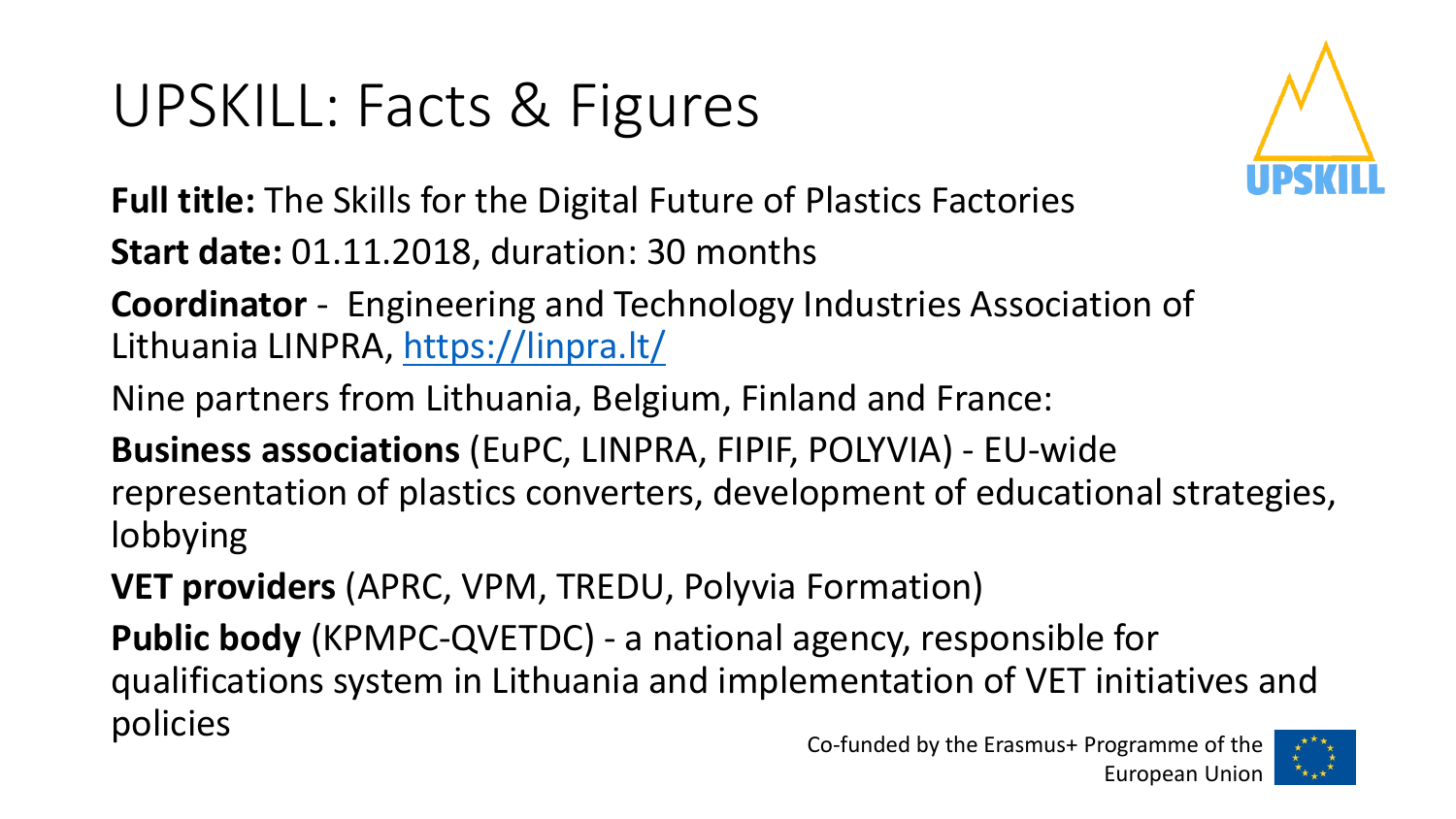



The growth and the importance of the plastics manufacturing sector: **innovation, resource efficiency and job creation**

The sector experiences lack of qualified workers and low level of current workers skills. The ability of the European plastics industry to remain competitive and to innovate depends on its ability to recruit **talented and qualified people**.

In Lithuania: **qualifications** in plastics manufacturing sector were not standardised until UPSKILL thus impeding development of formal VET programmes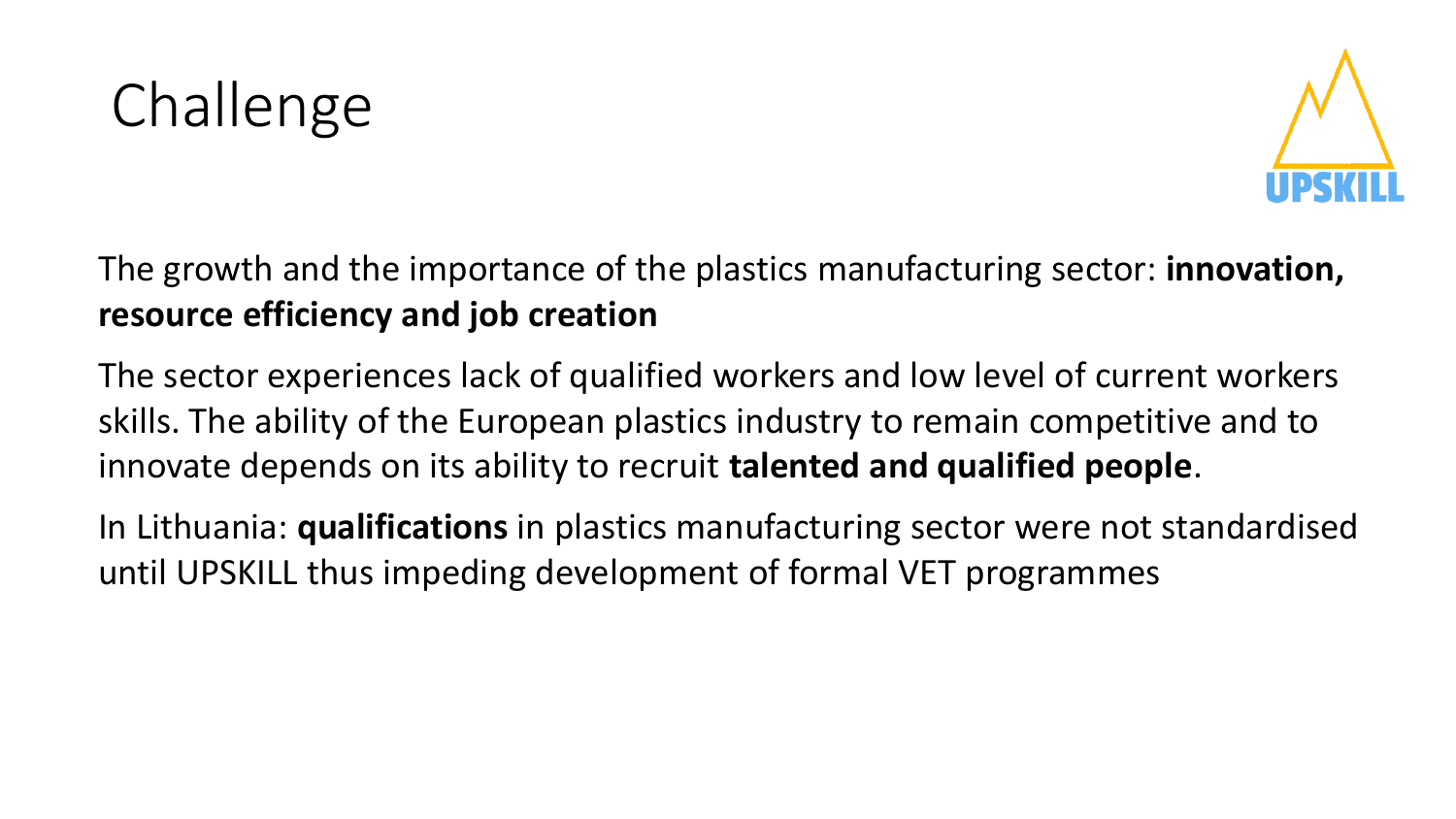## Main Goals

1.

2.

3.



Analysis of present and required qualifications for the plastics machine operators (plastics processing line conductors) by the plastics companies in LT, BE, FI, FR

Analysis of present European VET curricula for plastics machine operators (plastics processing line conductors) in 3 countries

Development of an adaptive work-based learning VET programme by integrating digital, programming, green, circular economy, and Lean manufacturing skills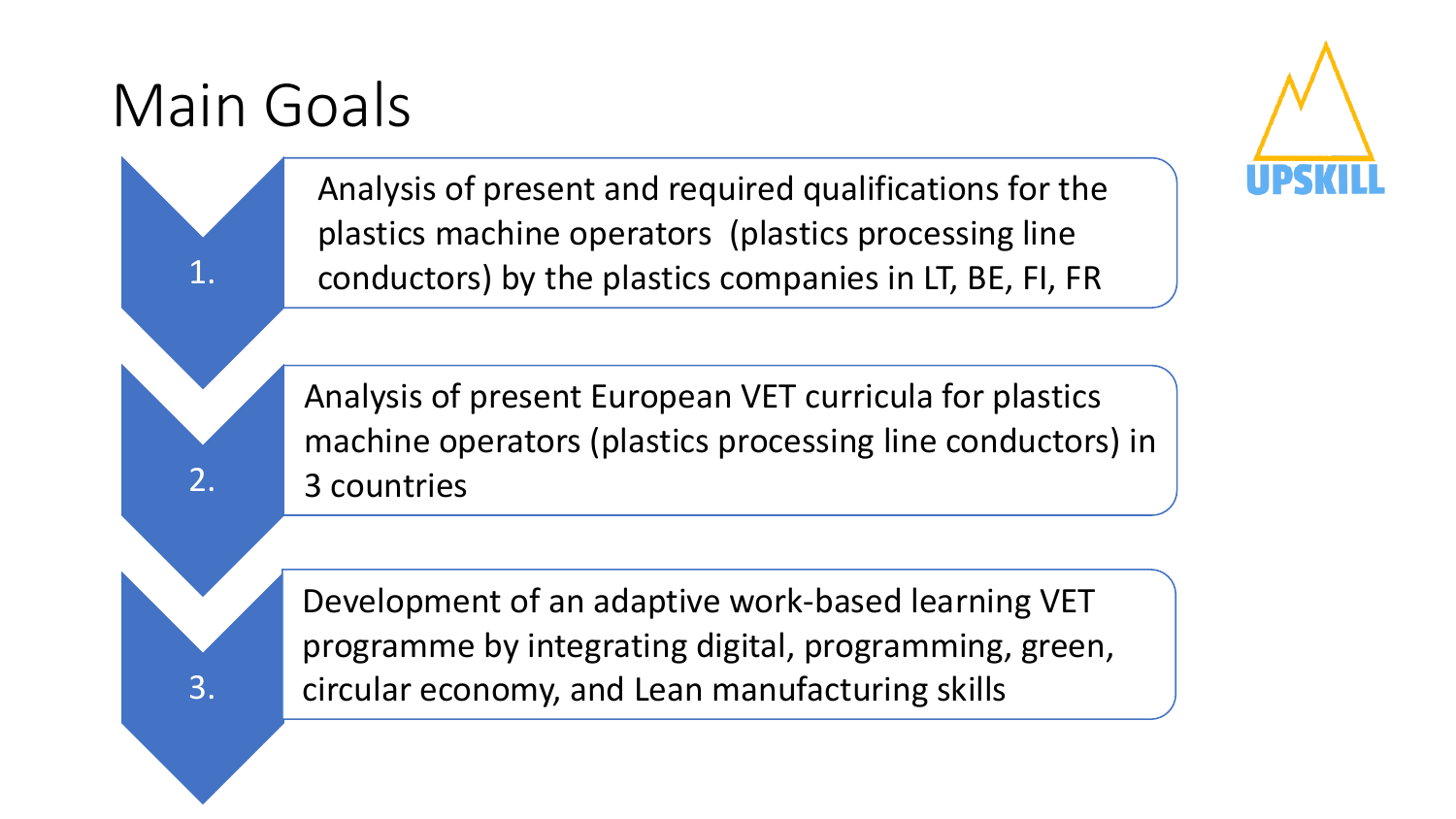### Achieved results

- EQF-based model VET curriculum
- New national VET programmes (EQF 3, EQF 4)/ supplemented present training programmes. In Lithuania: Plastic machine line conductor (EQF 3), Plastics processing machinery adjuster (derintojas) (EQF 4)
- Training material for students and teachers: Student's Book and Teacher's Book



#### [www.upskill-project.eu](http://www.upskill-project.eu/)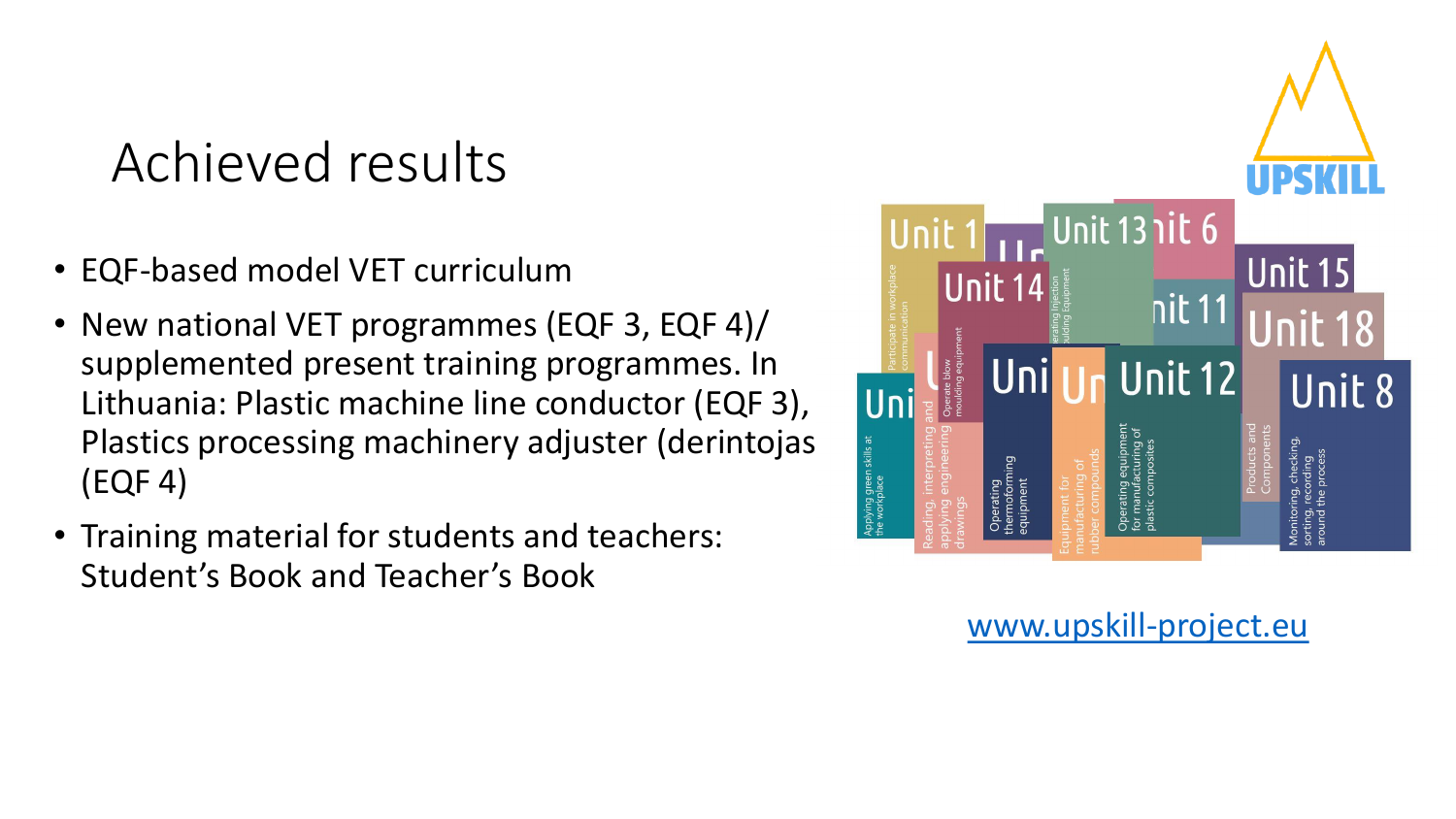# Illustration of curriculum (EQF 4)

#### **Principles of model curriculum:**

- **Basic skills** on manufacturing of plastic products
- **Job-specific skills**
- Programming and **digital skills**
- **Robotics**
- **Green skills**
- *Lean* manufacturing
- **Entrepreneurial skills**
- **Health and safety** at work

#### **National formal VET programme structure:**

- Preparation for manufacturing of plastic products (PP)
- Manufacturing of PP with injection moulding equipment
- Manufacturing of PP with plastic extrusion equipment
- Manufacturing of PP with blow moulding equipment
- ----------------------------------------------------------- • Manufacturing of PP with thermoforming equipment
- Modeling and 3D printing of plastic products
- Manufacturing of rubber compounds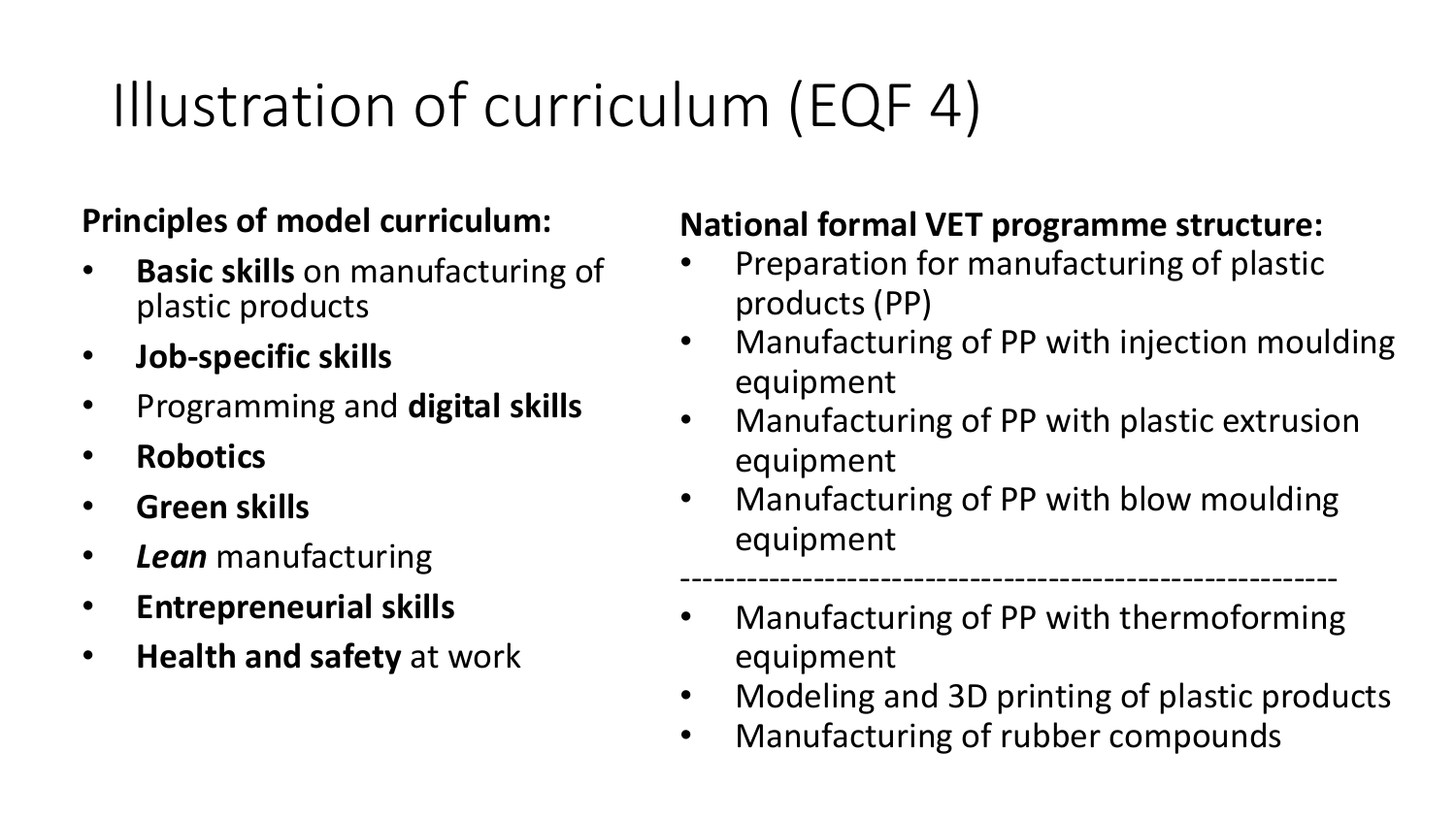



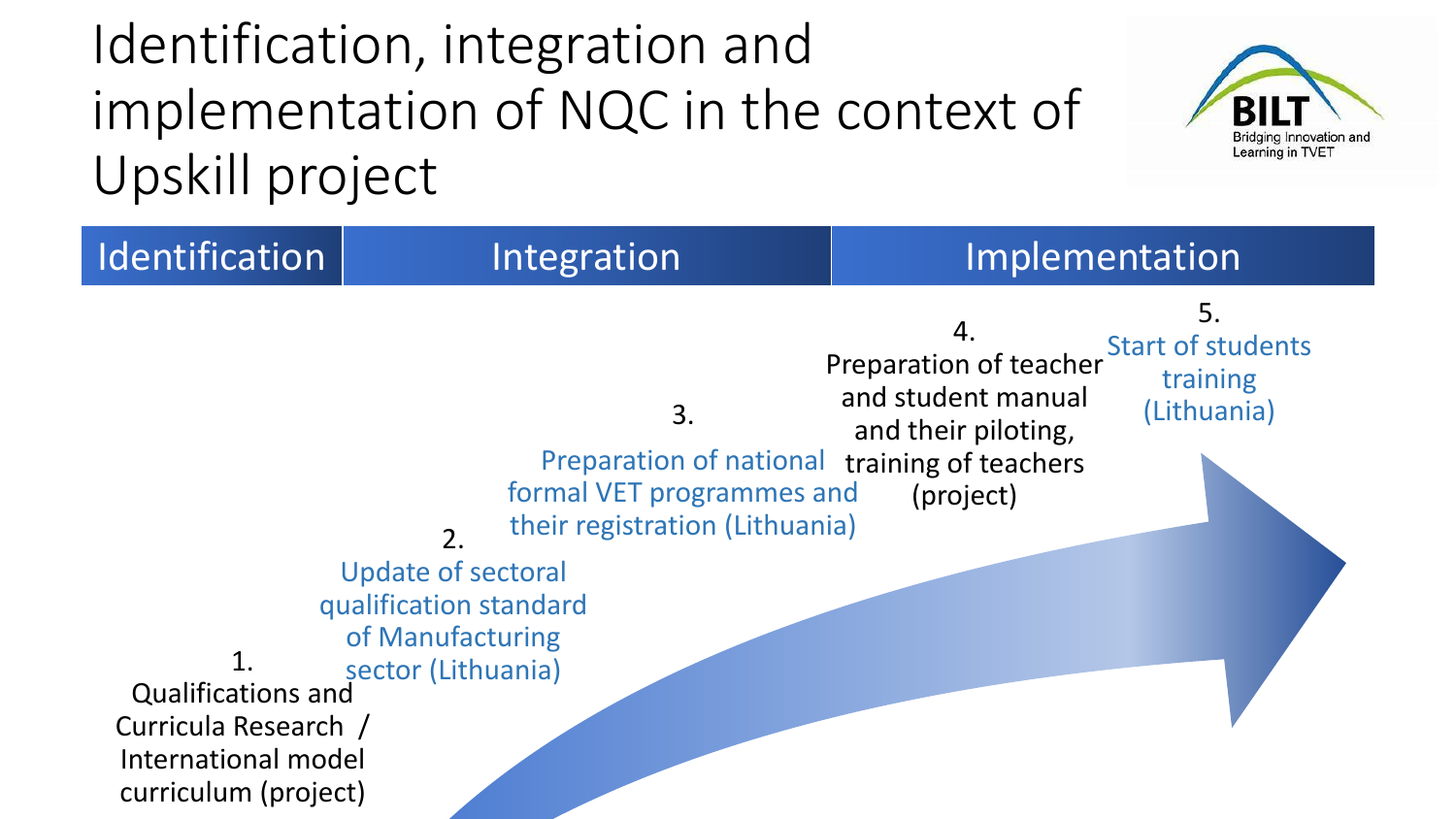## Final reflections

Meso-level dialogue is a prerequisite for ecosystem of new qualifications and competences, especially in emerging or rapidly transforming economic sectors

National level actors should be open to these initiatives and there should be a scheme to integrate them into formal qualifications and curriculum framework (if needed)

A whole package of NQC – needs analysis, qualification profile, curriculum, training material, preparation of trainers

How to guarantee sustainability of initiatives? How to assure smooth and sustainable integration and implementation?

The Lithuanian case shows the following success factors of NQC initiative: proactiveness and leadership of meso-level business management organization, broad international and national partnerships

For enactment of meso level initiatives support from macro and micro levels actors and commitment of meso level actors are essential